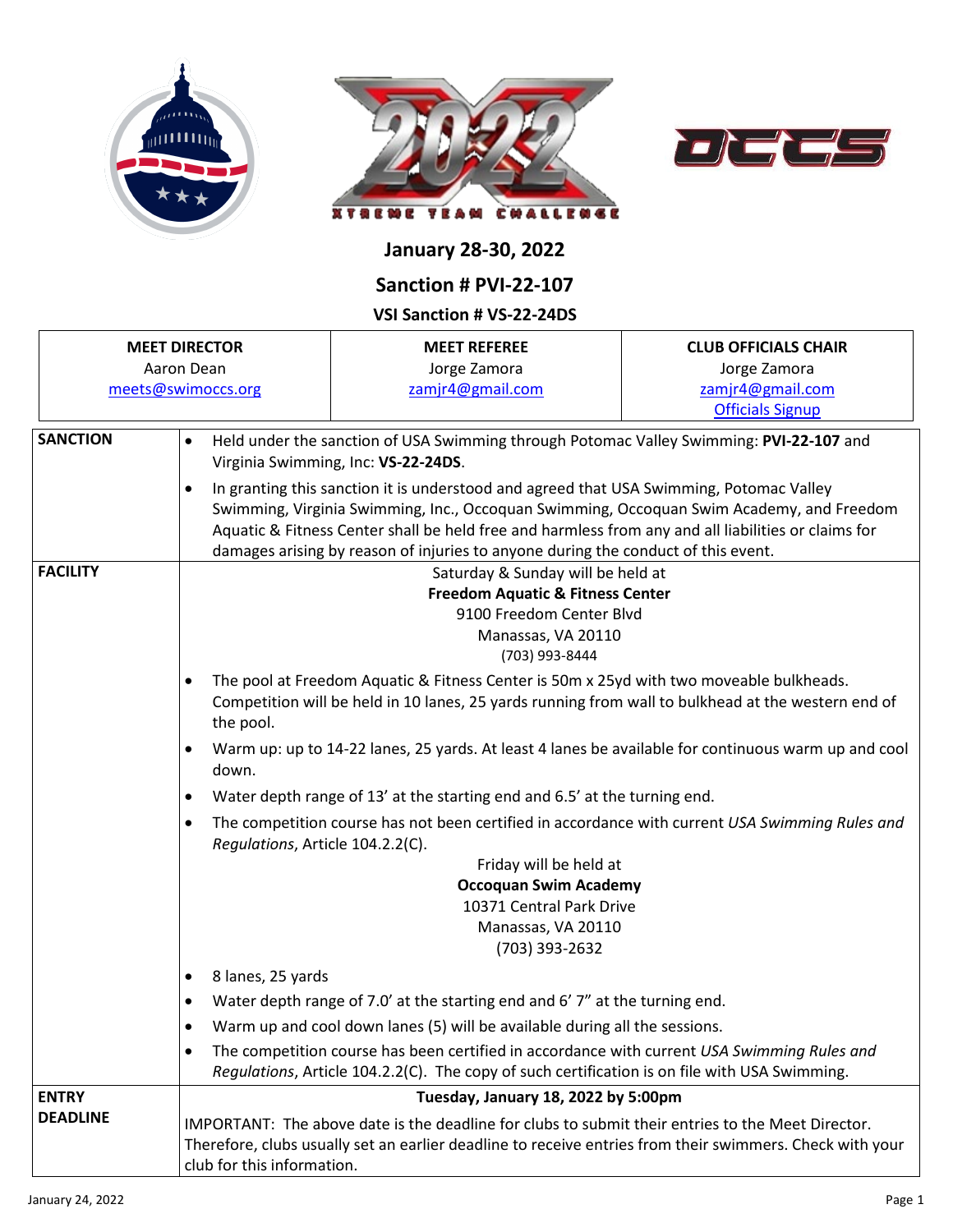| <b>UPDATED</b>                    |           |                                                                                                                                                                         | <b>Session</b> | Friday, January 28 @ OSA                                                                                | <b>Warm Ups</b> | <b>Events</b> |  |
|-----------------------------------|-----------|-------------------------------------------------------------------------------------------------------------------------------------------------------------------------|----------------|---------------------------------------------------------------------------------------------------------|-----------------|---------------|--|
| <b>SCHEDULE</b>                   |           |                                                                                                                                                                         | 1              | 13-14 Friday Session                                                                                    | 12:00pm         | $1:00p$ m     |  |
|                                   |           |                                                                                                                                                                         | 2              | 11-12 Friday Session                                                                                    | 3:00pm          | 4:00pm        |  |
|                                   |           |                                                                                                                                                                         |                | Saturday, January 29 @ Freedom                                                                          | <b>Warm Ups</b> | <b>Events</b> |  |
|                                   |           |                                                                                                                                                                         | 3              | 9-14 Saturday Session                                                                                   | 8:30am          | 10:00am       |  |
|                                   |           |                                                                                                                                                                         |                | Sunday, January 30 @ Freedom                                                                            | <b>Warm Ups</b> | <b>Events</b> |  |
|                                   |           |                                                                                                                                                                         | 4              | 9-14 Sunday Session                                                                                     | 7:30am          | 9:00am        |  |
|                                   | ٠         |                                                                                                                                                                         |                | Meet Director reserves the right to adjust times/sessions after entries are received.                   |                 |               |  |
| <b>ELIGIBILITY</b>                | $\bullet$ |                                                                                                                                                                         |                | Open to all registered and invited Occoquan Swimming members and other USA Swimming teams.              |                 |               |  |
|                                   |           |                                                                                                                                                                         |                | No swimmer will be permitted to compete in the meet unless the swimmer is registered as an              |                 |               |  |
|                                   |           |                                                                                                                                                                         |                | athlete member of USA Swimming as provided in USA Swimming Rules and Regulations Article 302.           |                 |               |  |
|                                   | $\bullet$ | Teams should request entry to the meet by email to the meet director meets@swimoccs.org.                                                                                |                |                                                                                                         |                 |               |  |
| <b>DISABILITY</b>                 | $\bullet$ |                                                                                                                                                                         |                | PVS and host clubs along with their meet directors are committed to the Inclusion Policy as adopted     |                 |               |  |
| <b>SWIMMERS</b>                   |           |                                                                                                                                                                         |                | by the PVS BOD. Athletes with a disability are welcomed and are asked to provide advance notice of      |                 |               |  |
|                                   |           |                                                                                                                                                                         |                | desired accommodations to the Meet Director. The athlete (or athlete's coach) is also responsible       |                 |               |  |
|                                   |           |                                                                                                                                                                         |                | for notifying the session referee of any disability prior to competition.                               |                 |               |  |
| <b>TIMING SYSTEM</b>              | $\bullet$ |                                                                                                                                                                         |                | Automatic Timing (touchpads primary) will be used.                                                      |                 |               |  |
|                                   |           |                                                                                                                                                                         |                |                                                                                                         |                 |               |  |
| COVID-19<br><b>CONSIDERATIONS</b> | $\bullet$ |                                                                                                                                                                         |                | An inherent risk of exposure to COVID-19 exists in any public place where people are present.           |                 |               |  |
|                                   |           |                                                                                                                                                                         |                | COVID-19 is a contagious disease that can lead to severe illness and death. According to the Centers    |                 |               |  |
|                                   |           | for Disease Control and Prevention, senior citizens and individuals with underlying medical                                                                             |                |                                                                                                         |                 |               |  |
|                                   |           | conditions are especially vulnerable.                                                                                                                                   |                |                                                                                                         |                 |               |  |
|                                   | $\bullet$ | USA Swimming, Inc., cannot prevent you (or your child(ren)) from becoming exposed to, contracting,                                                                      |                |                                                                                                         |                 |               |  |
|                                   |           | or spreading COVID-19 while participating in USA Swimming sanctioned events. It is not possible to                                                                      |                |                                                                                                         |                 |               |  |
|                                   |           | prevent against the presence of the disease. Therefore, if you choose to participate in a USA                                                                           |                |                                                                                                         |                 |               |  |
|                                   |           | Swimming sanctioned event, you may be exposing yourself to and/or increasing your risk of                                                                               |                |                                                                                                         |                 |               |  |
|                                   |           | contracting or spreading COVID-19.                                                                                                                                      |                |                                                                                                         |                 |               |  |
|                                   | $\bullet$ | BY ATTENDING OR PARTICIPATING IN THIS COMPETITION, YOU VOLUNTARILY ASSUME ALL RISKS                                                                                     |                |                                                                                                         |                 |               |  |
|                                   |           |                                                                                                                                                                         |                | ASSOCIATED WITH EXPOSURE TO COVID-19 AND FOREVER RELEASE AND HOLD HARMLESS USA                          |                 |               |  |
|                                   |           | SWIMMING, POTOMAC VALLEY SWIMMING, VIRGINIA SWIMMING INC., OCCOQUAN SWIMMING,                                                                                           |                |                                                                                                         |                 |               |  |
|                                   |           | GEORGE MASON UNIVERSITY FREEDOM AQUATIC & FITNESS CENTER, OCCOQUAN SWIM ACADEMY                                                                                         |                |                                                                                                         |                 |               |  |
|                                   |           | AND EACH OF THEIR OFFICERS, DIRECTORS, AGENTS, EMPLOYEES OR OTHER REPRESENTATIVES                                                                                       |                |                                                                                                         |                 |               |  |
|                                   |           |                                                                                                                                                                         |                | FROM ANY LIABILITY OR CLAIMS INCLUDING FOR PERSONAL INJURIES, DEATH, DISEASE OR                         |                 |               |  |
|                                   |           |                                                                                                                                                                         |                |                                                                                                         |                 |               |  |
|                                   |           | PROPERTY LOSSES, OR ANY OTHER LOSS, INCLUDING BUT NOT LIMITED TO CLAIMS OF NEGLIGENCE<br>AND GIVE UP ANY CLAIMS YOU MAY HAVE TO SEEK DAMAGES, WHETHER KNOWN OR UNKNOWN, |                |                                                                                                         |                 |               |  |
|                                   |           |                                                                                                                                                                         |                |                                                                                                         |                 |               |  |
|                                   |           |                                                                                                                                                                         |                | FORESEEN OR UNFORESEEN, IN CONNECTION WITH EXPOSURE, INFECTION, AND/OR SPREAD OF                        |                 |               |  |
|                                   |           |                                                                                                                                                                         |                | COVID-19 RELATED TO PARTICIPATION IN THIS COMPETITION.                                                  |                 |               |  |
|                                   | $\bullet$ |                                                                                                                                                                         |                | We have taken enhanced health and safety for all attending this meet, however we cannot                 |                 |               |  |
|                                   |           |                                                                                                                                                                         |                | guarantee that you will not become infected with COVID-19. All attending this meet must follow all      |                 |               |  |
|                                   |           |                                                                                                                                                                         |                | posted instructions while in attendance. An inherent risk of exposure to COVID-19 exists in any         |                 |               |  |
|                                   |           |                                                                                                                                                                         |                | public place where people are present. By attending this meet, you acknowledge the contagious           |                 |               |  |
|                                   |           |                                                                                                                                                                         |                | nature of COVID-19 and voluntarily assume all risks related to exposure to COVID-19.                    |                 |               |  |
|                                   | $\bullet$ |                                                                                                                                                                         |                | By choosing to attend this meet you agree to comply with all health and safety mandates and             |                 |               |  |
|                                   |           |                                                                                                                                                                         |                | guidelines of USA Swimming, Potomac Valley Swimming, the Commonwealth of Virginia, and Prince           |                 |               |  |
|                                   |           | William County.                                                                                                                                                         |                |                                                                                                         |                 |               |  |
| COVID-19                          | $\bullet$ |                                                                                                                                                                         |                | All attendees (athletes, coaches, officials, and volunteers) must wear a mask to enter the facility and |                 |               |  |
| <b>PROTOCOLS</b>                  |           |                                                                                                                                                                         |                | throughout the facility, with the exception of athletes when competing or warming up/cooling down       |                 |               |  |
|                                   |           |                                                                                                                                                                         |                | and any time 6 feet of distancing cannot be maintained anywhere in the facility.                        |                 |               |  |
|                                   |           |                                                                                                                                                                         |                |                                                                                                         |                 |               |  |
|                                   | $\bullet$ |                                                                                                                                                                         |                | Swimmers should bring a minimum of two masks and a container or waterproof type bag to place            |                 |               |  |
|                                   |           | their mask in while swimming.                                                                                                                                           |                |                                                                                                         |                 |               |  |
|                                   | $\bullet$ |                                                                                                                                                                         |                | Masks must be worn by athletes while sitting in the bleacher area.                                      |                 |               |  |
|                                   |           |                                                                                                                                                                         |                | Athletes should arrive and depart in their suits. Locker room use should be minimized.                  |                 |               |  |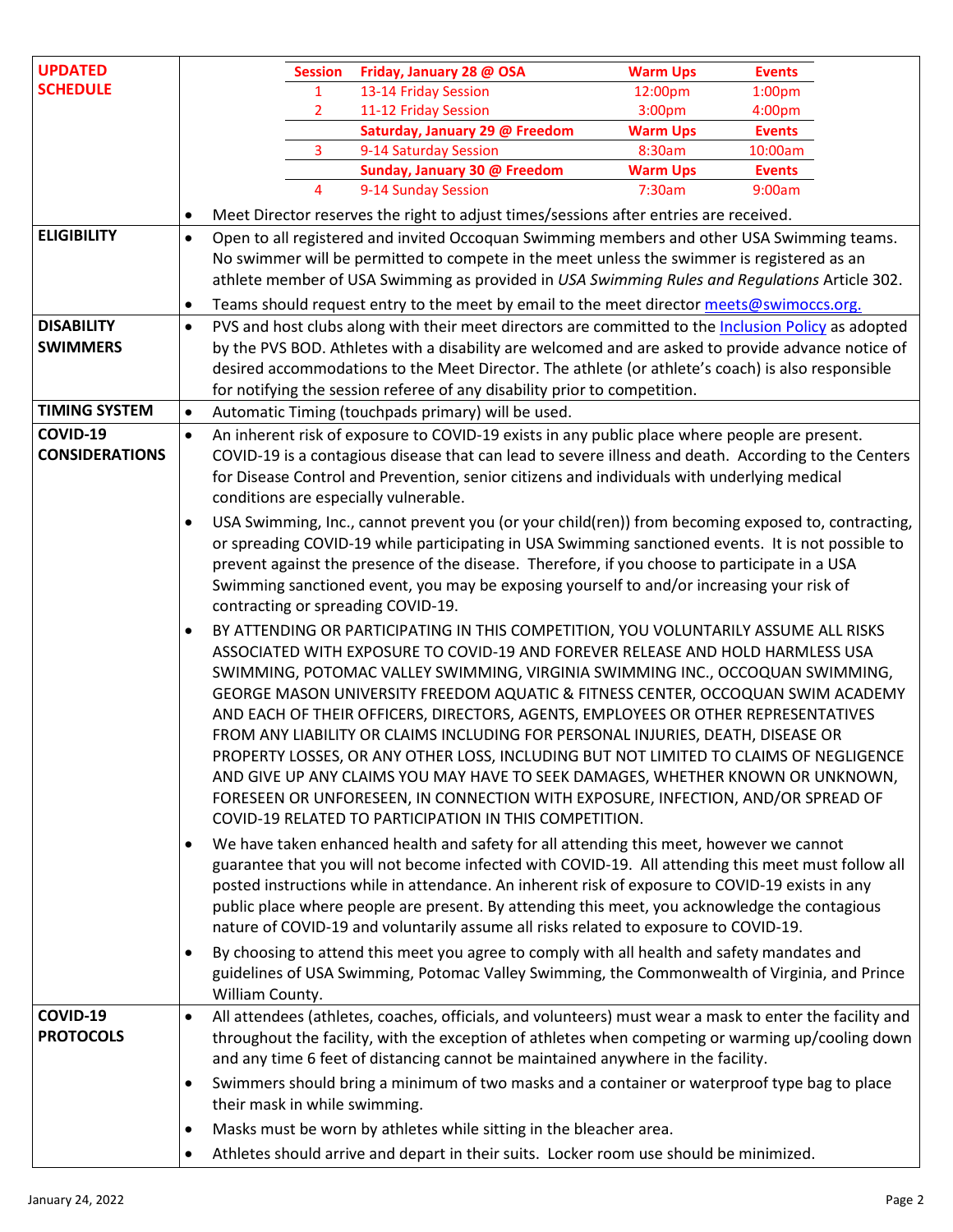|                        | Spectators will not be permitted into the facility. The meet will be live streamed on YouTube.<br>$\bullet$                                                                                        |
|------------------------|----------------------------------------------------------------------------------------------------------------------------------------------------------------------------------------------------|
|                        | Before signing up your young swimmer, please consider that they can manage themselves for the<br>$\bullet$                                                                                         |
|                        | duration of the meet with just their swim coach overseeing them, including being able to visit the                                                                                                 |
|                        | bathroom independently.                                                                                                                                                                            |
|                        | Before entering the facility participants, coaches, and volunteers are asked to assess their own<br>$\bullet$                                                                                      |
|                        | health by answering the following questions and only enter the facility if they are confident they                                                                                                 |
|                        | have not been in contact with anyone or are themselves feeling any of the symptoms of COVID-19 as<br>described by the US CDC.                                                                      |
|                        | Do you feel any of the symptoms that fall under the COVID-19 (fever over 100.4, cough,<br>$\circ$                                                                                                  |
|                        | shortness of breath, etc.)?                                                                                                                                                                        |
|                        | Has anyone in your family been sick or diagnosed with COVID-19 in the past 14 days?<br>$\circ$                                                                                                     |
|                        | Has someone you've been in contact with been diagnosed with COVID-19 or been in<br>$\circ$                                                                                                         |
|                        | contact with someone who has the past 14 days?                                                                                                                                                     |
|                        | No one with symptoms of COVID-19 is permitted in the facility                                                                                                                                      |
|                        | Additional sanitation will take place as well as sanitation stations will be available in various<br>$\bullet$<br>locations throughout the facility.                                               |
|                        |                                                                                                                                                                                                    |
|                        | Chlorine is used to disinfect the water and adjacent surfaces constantly.<br>٠<br>We request that all attendees notify the meet director as soon as possible if they have tested<br>$\bullet$      |
|                        | positive for COVID-19, shown symptoms or have been in contact with anyone exposed to COVID-19                                                                                                      |
|                        | after attending the meet.                                                                                                                                                                          |
| <b>FREEDOM</b>         | Each session will be limited to 528 swimmers. Teams will be assigned to a seating area.<br>$\bullet$                                                                                               |
| <b>CENTER SPECIFIC</b> | Entry and exit for all participants, volunteers, and coaches will be through the patio side entrance.<br>$\bullet$                                                                                 |
| <b>PROTOCOLS</b>       | All attendees are required to complete the Mason COVID Health√ <sup>™</sup> prior to each visit.                                                                                                   |
|                        | Two timers will be assigned to each lane as backup timers.<br>٠                                                                                                                                    |
|                        | Prior to each race, athletes will leave their assigned spot, walk along the turn end of the pool, down<br>$\bullet$                                                                                |
|                        | the lane 1 side of the pool, and continue behind the blocks.                                                                                                                                       |
|                        | For warm-ups, swimmers for each session may be assigned to one of two warmup groups, no more<br>$\bullet$                                                                                          |
|                        | than 264 swimmers in each group (12 swimmers/lane). Each group will be assigned an arrival time.                                                                                                   |
|                        | Swimmers may not be permitted into the building prior to their arrival time. Swimmers will proceed<br>to their assigned seating area, prepare to enter the pool, and follow marshals' and coaches' |
|                        | directions to enter the pool while respecting social distancing guidelines.                                                                                                                        |
|                        | During warm-ups, swimmers will wear their masks until they reach their assigned warm up lane and<br>$\bullet$                                                                                      |
|                        | entry end and just before they enter the pool. They will place their mask in their waterproof holder                                                                                               |
|                        | to store their mask while they swim. They will put their mask back on as soon as they exit the pool.                                                                                               |
|                        | Staging for swimmers during competition will be:                                                                                                                                                   |
|                        | Heat 1 is at the blocks and will swim<br>$\circ$<br>Heat 2 is behind the timers and will approach the blocks once heat 1 begins<br>$\circ$                                                         |
|                        | Heat 3 is along the race course on deck spaced by 6 feet and will remain there until Heat 1<br>O                                                                                                   |
|                        | is done swimming, exits the pool, and exits the area behind the blocks.                                                                                                                            |
|                        | Heat 4 is staging under the scoreboard/warm up pool until directed to move to where<br>$\circ$                                                                                                     |
|                        | Heat 3 is standing (after Heat 1 is done swimming and out of the way and Heat 3 proceeds                                                                                                           |
|                        | to the starting blocks).<br>During competition, swimmers will wear their masks until they reach the starting blocks. They will                                                                     |
|                        | place their mask in their waterproof holder to store their mask while they swim. They will put their                                                                                               |
|                        | mask back on before leaving the starting area.                                                                                                                                                     |
| <b>OCCOQUAN</b>        | Outside seating is permitted.<br>$\bullet$                                                                                                                                                         |
| <b>SWIM ACADEMY</b>    | All attendees (athletes, coaches, officials, and volunteers) must wear a mask to enter the facility and<br>$\bullet$                                                                               |
| <b>SPECIFIC</b>        | throughout the facility, with the exception of athletes when competing or warming up/cooling down                                                                                                  |
| <b>PROTOCOLS</b>       | and any time 6 feet of distancing cannot be maintained anywhere in the facility.                                                                                                                   |
|                        | Each session will be limited to 192 athletes. Swimmers/teams will be assigned to a seating area.                                                                                                   |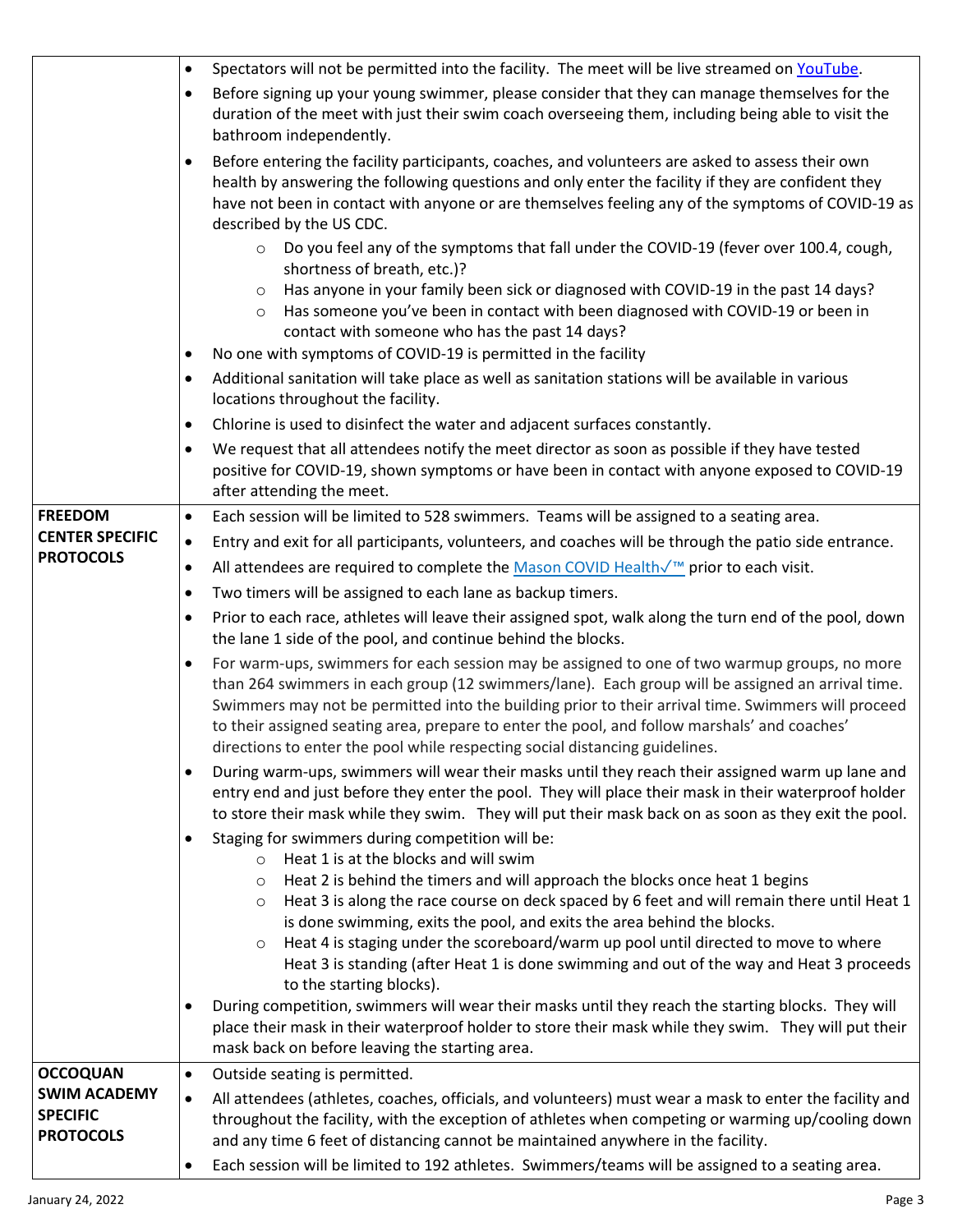|                                | Entry & Exit for all participants, volunteers, and coaches will be through the main entrance. Access<br>$\bullet$<br>to the outside seating area will be through the main entrance.                                                                                                                                                                                                                                                                                               |
|--------------------------------|-----------------------------------------------------------------------------------------------------------------------------------------------------------------------------------------------------------------------------------------------------------------------------------------------------------------------------------------------------------------------------------------------------------------------------------------------------------------------------------|
|                                | One or two timers will be assigned to each lane as a backup timers.<br>٠                                                                                                                                                                                                                                                                                                                                                                                                          |
|                                | Prior to each race, athletes will leave their assigned spot, walk along the turn end of the pool, down<br>$\bullet$                                                                                                                                                                                                                                                                                                                                                               |
|                                | the lane 1 side of the pool, and continue behind the blocks with staging along the pool deck.                                                                                                                                                                                                                                                                                                                                                                                     |
|                                | One-way traffic will be maintained on the pool deck for competing athletes. Swimmers will leave<br>$\bullet$<br>their assigned spot, walk along the turn end of the pool, down the lane 1 side of the pool, and<br>continue behind the blocks.                                                                                                                                                                                                                                    |
|                                | For warm-ups, swimmers for each session will be assigned to one of two warm-up groups, no more<br>$\bullet$<br>than 96 swimmers in each group. Each group will be assigned an arrival time. Swimmers will not be<br>permitted into the building prior to their arrival time. Swimmers will proceed to their assigned<br>seating area, prepare to enter the pool, and follow marshals' and coaches' directions to enter the<br>pool while respecting social distancing guidelines. |
|                                | During warm-ups, swimmers will wear their masks until they reach their assigned warm up lane and<br>$\bullet$<br>entry end and just before they enter the pool. They will place their mask in their waterproof holder<br>to store their mask while they swim. They will put their mask back on as soon as they exit the pool.                                                                                                                                                     |
|                                | Dive over starts will be used for subsequent heats.<br>$\bullet$                                                                                                                                                                                                                                                                                                                                                                                                                  |
|                                | Staging for swimmers during competition will be:<br>$\bullet$                                                                                                                                                                                                                                                                                                                                                                                                                     |
|                                | Heat 1 is at the blocks and will swim<br>$\circ$<br>Heat 2 is along the race course on deck spaced and will remain there until Heat 1 starts<br>$\circ$<br>swimming.                                                                                                                                                                                                                                                                                                              |
|                                | Heat 3 is staging under the scoreboard/warm up pool until directed to move to where<br>$\circ$<br>Heat 2 is standing (after Heat 2 proceeds to the starting blocks)                                                                                                                                                                                                                                                                                                               |
|                                | During competition, swimmers will wear their masks until they reach the starting blocks. They will<br>٠<br>place their mask in their waterproof holder to store their mask while they swim. They will put their<br>mask back on before leaving the starting area.                                                                                                                                                                                                                 |
|                                | Swimmers participating in the 500 free will be required to provide their own timer and counter. The<br>٠<br>timers and counters may be provided by anyone that is willing to help and can enter the facility<br>following the above protocol.                                                                                                                                                                                                                                     |
|                                | HEPA Filtration system is used in high traffic rooms for additional air purification.<br>٠                                                                                                                                                                                                                                                                                                                                                                                        |
|                                | UV Light is used along with chlorine to disinfect the water constantly.<br>$\bullet$                                                                                                                                                                                                                                                                                                                                                                                              |
| QUALIFIYING<br><b>FOR MEET</b> | To enter the competition an athlete must have a minimum IMX Challenge qualifying score of<br>9-12 year olds: 1500 points<br>$\circ$<br>13-14 year olds: 1800 points<br>$\circ$                                                                                                                                                                                                                                                                                                    |
|                                | Scores are verified by USA Swimming and may have been earned in any season that includes or is<br>$\bullet$<br>after September 1, 2020.                                                                                                                                                                                                                                                                                                                                           |
| <b>RULES</b>                   | Current USA Swimming rules shall govern this meet.<br>$\bullet$                                                                                                                                                                                                                                                                                                                                                                                                                   |
|                                | All applicable adults participating in or associated with this meet acknowledge that they are subject<br>٠<br>to the provisions of the USA Swimming Minor Athlete Abuse Prevention Policy ("MAAPP 2.0"), and<br>that they understand that compliance with the MAAPP policy is a condition of participation in the<br>conduct of this competition.                                                                                                                                 |
|                                | No on-deck USA Swimming registration is permitted.<br>$\bullet$                                                                                                                                                                                                                                                                                                                                                                                                                   |
|                                | In compliance with USA Swimming Rules and Regulations, the use of audio or visual recording<br>٠<br>devices, including a cell phone is not permitted in the changing areas, rest rooms, or locker rooms.<br>Per PVS policy, the use of equipment capable of taking pictures (e.g., cell phones, cameras, etc.) is<br>banned from behind the starting blocks during the entire meet, including warm up, competition and<br>cool down periods.                                      |
|                                | Deck changes are prohibited.<br>$\bullet$                                                                                                                                                                                                                                                                                                                                                                                                                                         |
|                                | Any swimmer entered in the meet must be certified by a USA Swimming member coach as being<br>٠<br>proficient in performing a racing start or must start each race from within the water. When                                                                                                                                                                                                                                                                                     |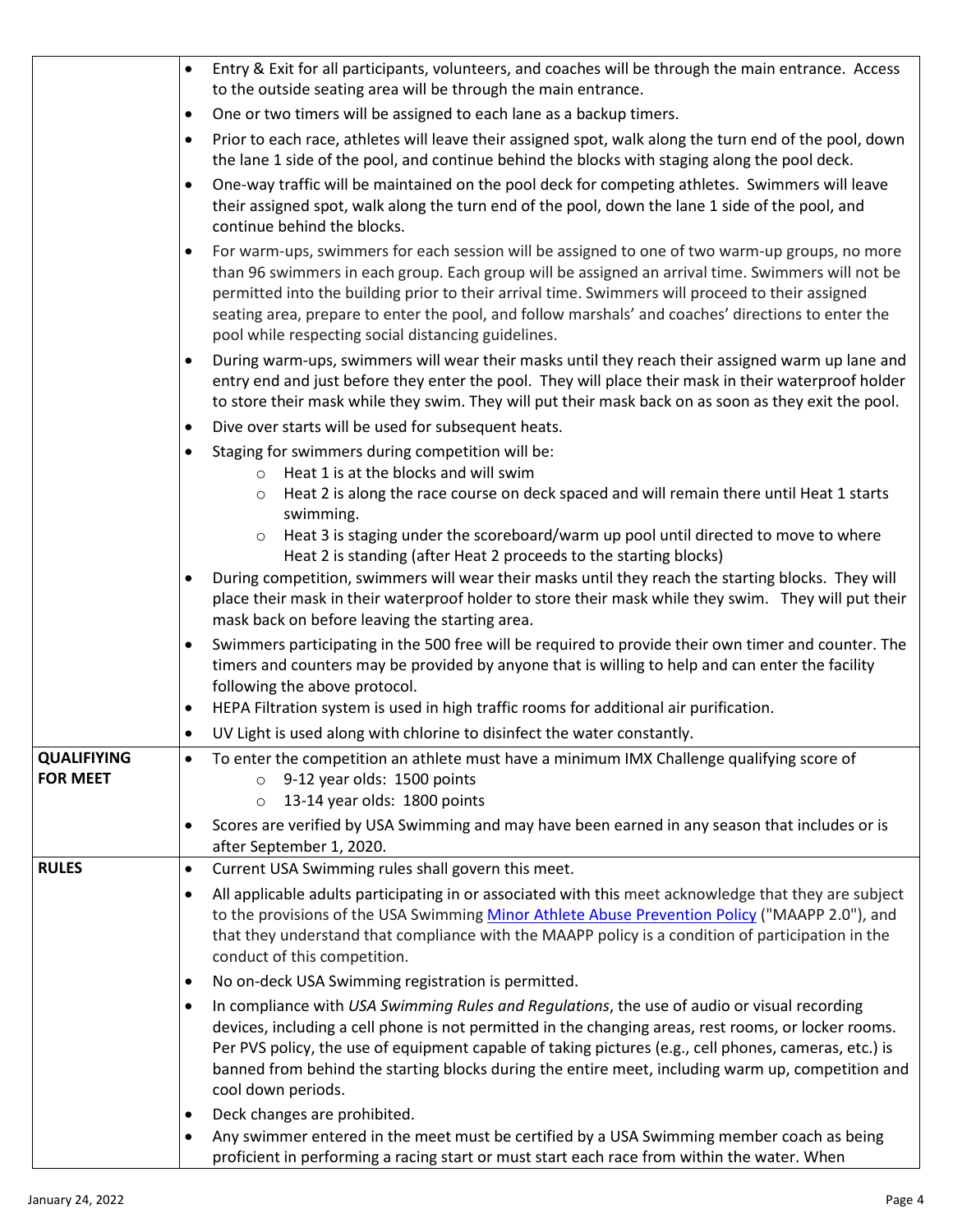|                                              | unaccompanied by a member-coach, it is the responsibility of the swimmer or the swimmer's legal<br>guardian to ensure compliance with this requirement.                                                                                           |
|----------------------------------------------|---------------------------------------------------------------------------------------------------------------------------------------------------------------------------------------------------------------------------------------------------|
|                                              | Operation of a drone or any other flying devices is prohibited over the venue (pools, athlete/coach<br>$\bullet$<br>areas, spectator areas and open ceiling locker rooms) any time athletes, coaches, officials and/or<br>spectators are present. |
|                                              | Dive-over starts may be used.<br>$\bullet$                                                                                                                                                                                                        |
|                                              | The Meet Director and the PVS Technical Committee reserve the right to limit events, heats,<br>$\bullet$<br>swimmers or adjust the format to conform with the 4-hour provision for sessions that include 12 & U<br>events per Rule 205.3.1F.      |
| <b>EVENT RULES</b>                           | All events will be swum as timed finals and seeded fastest to slowest based on seed times.<br>$\bullet$                                                                                                                                           |
|                                              | A Swimmer must enter and swim all IMX Challenge events within their age group and gender to be<br>٠<br>eligible for team scoring and awards.                                                                                                      |
|                                              | ○ 9-10 year olds: 200 free, 100 back, 100 breast, 100 fly, 200 IM<br>11-12 year olds: 500 free, 100 back, 100 breast, 100 fly, 200 IM<br>$\circ$<br>13-14 year olds: 500 free, 200 back, 200 breast, 200 fly, 200 IM, 400 IM<br>$\circ$           |
|                                              | No shows, disqualifications or scratches will remove the swimmer from the IMX scoring.<br>$\bullet$                                                                                                                                               |
|                                              | All swimmers must provide their own timer and counter (if desired) for the 500y free<br>$\bullet$                                                                                                                                                 |
|                                              | Swimmers may enter and compete in up to three (3) events each day.<br>٠                                                                                                                                                                           |
|                                              | Swimmers aged 12 & under may only enter one (1) session per day.<br>$\bullet$                                                                                                                                                                     |
|                                              | Swimmers must swim in their designated age group based on their age on January 28, 2022.<br>$\bullet$                                                                                                                                             |
|                                              | Events will be seeded using SCY times.<br>٠                                                                                                                                                                                                       |
|                                              | Entering with NT is allowed but coaches are encouraged to provide a coach's time if possible.<br>$\bullet$                                                                                                                                        |
|                                              | Deck entries will be accepted in empty lanes only. No new heats will be created. Deck entries are<br>$\bullet$<br>\$20 per entry.                                                                                                                 |
| <b>POSITIVE CHECK</b><br><b>IN/SCRATCHES</b> | Check in may be required if there are anticipated a lot of no-shows for longer races. Notice of check<br>$\bullet$<br>in procedures will be provided no less than five days prior to the start of the meet.                                       |
|                                              | There will not be a penalty for missing a positive check in event, however coaches are asked to<br>$\bullet$<br>please ensure their swimmers are checked in prior to the deadline.                                                                |
|                                              | Scratches are requested by the following deadlines:<br>$\bullet$<br>Friday events - due by 5:00pm on Thursday, January 27<br>$\circ$                                                                                                              |
|                                              | Saturday events - due by 5:00pm on Friday, January 28                                                                                                                                                                                             |
|                                              | Sunday events - due by 5:00pm on Saturday, January 29                                                                                                                                                                                             |
| <b>WARM-UP</b>                               | The prescribed PVS warm-up procedures and safety policies will be followed. The Meet Director may<br>$\bullet$<br>determine the structure of warm-up, including times/lane assignments.                                                           |
|                                              | No more than 12 swimmers per lane (264 total at Freedom Center; 96 total at OSA) will be<br>$\bullet$<br>permitted and warm up protocol will be provided prior to the meet for coaches.                                                           |
|                                              | At least 4 lanes will be available throughout the meet for warm up and cool down. No more than 12<br>$\bullet$<br>swimmers may be in any lane at any time.                                                                                        |
| <b>SUPERVISION</b>                           | Coaches are responsible for the conduct of their swimmers and cleaning up for their team areas.<br>$\bullet$                                                                                                                                      |
|                                              | Meet Marshals will be used to patrol the facility as well as help with crowd control and COVID<br>$\bullet$                                                                                                                                       |
| <b>SEEDING</b>                               | regulation compliance.                                                                                                                                                                                                                            |
|                                              | All events will be pre-seeded seeded the night prior to the session and posted on the meet website.<br>$\bullet$<br>Scratches are requested before this time to be sent to the meet director. (meets@swimoccs.org)                                |
|                                              | The meet director may determine if combining or splitting sessions is needed to provide additional<br>$\bullet$<br>competitive opportunities and time between events.                                                                             |
| <b>SCORING</b>                               | Team awards will be presented to the top three teams based on compiling the top 16 scorers in each<br>$\bullet$                                                                                                                                   |
|                                              | age group and gender from each team.                                                                                                                                                                                                              |
| <b>AWARDS</b>                                | IMX Scores will be used for scoring. Swimmers must swim all five (for 9-12 year olds) or six (for 13-14<br>$\bullet$<br>year olds                                                                                                                 |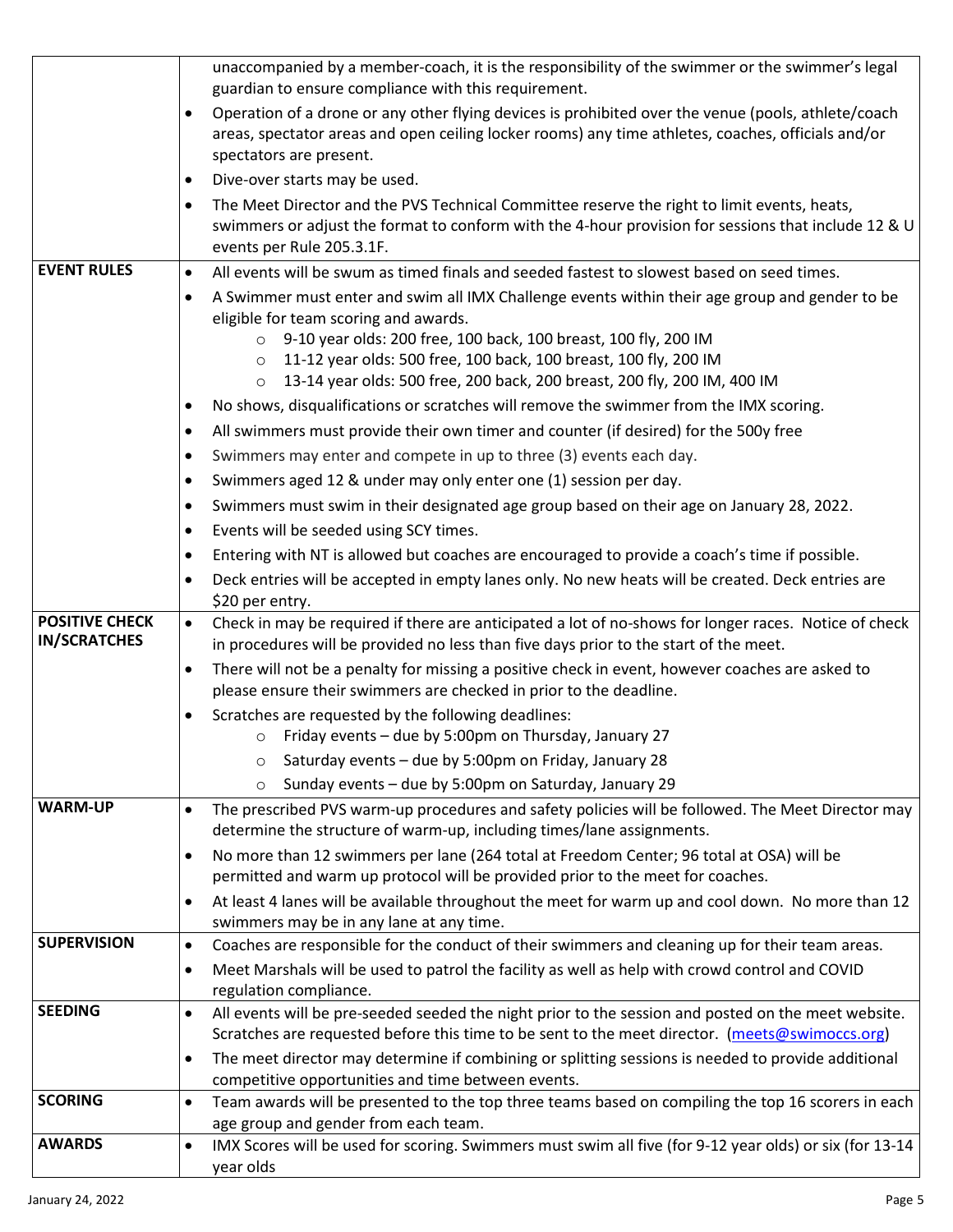|                     | Special high point (IMX scores) will be presented to the top 8 scorers in each single age/ gender<br>group: 9, 10, 11, 12, 13 & 14.                                                                                                                                                                                               |  |  |  |
|---------------------|-----------------------------------------------------------------------------------------------------------------------------------------------------------------------------------------------------------------------------------------------------------------------------------------------------------------------------------|--|--|--|
| <b>PROGRAMS</b>     | Programs will not be sold, however the meet will be available on Meet Mobile and a meet program<br>will be posted on the OCCS website after the scratch deadlines.                                                                                                                                                                |  |  |  |
| <b>CREDENTIALS</b>  | Parents not working the meet as a deck official, volunteer timer or other position are not permitted<br>in the facility. Only athletes, USA Swimming certified coaches, and deck officials will be permitted on<br>the deck. Coaches and Officials should have proof of active USA Swimming membership with them<br>at all times. |  |  |  |
| <b>OFFICIALS</b>    | Officials interested in volunteering should complete the online Officials Signup or contact Jorge<br>$\bullet$<br>Zamora (zamjr4@gmail.com).                                                                                                                                                                                      |  |  |  |
|                     | Officials' briefing may be done virtually via Zoom prior to the meet. The meet referee will provide<br>$\bullet$<br>meeting details to all officials.                                                                                                                                                                             |  |  |  |
|                     | Only limited officials will be allowed in the facility. Early pre-meet sign-up is encouraged if you plan<br>$\bullet$<br>to help. Walk-on officials may not be accommodated.                                                                                                                                                      |  |  |  |
| <b>TIMERS &amp;</b> | Up to two timers per lane will be asked to volunteer.<br>$\bullet$                                                                                                                                                                                                                                                                |  |  |  |
| <b>VOLUNTEERS</b>   | Timers and volunteers will be required to sign up prior to the meet and will be required to adhere to<br>all COVID-19 mitigation processes as well as MAAPP policies.                                                                                                                                                             |  |  |  |
|                     | Volunteer brief recording will be available.                                                                                                                                                                                                                                                                                      |  |  |  |
| <b>ENTRY</b>        | Entries should be submitted by email to the Meet Director, meets@swimoccs.org.<br>$\bullet$                                                                                                                                                                                                                                       |  |  |  |
| <b>PROCEDURES</b>   | Include in the subject of the email, "IMXtreme Team Challenge - ****" with the club's initials in<br>place of the asterisks. If your club submits multiple entry files include training site in the subject of<br>the email.                                                                                                      |  |  |  |
|                     | Include in entry email: entry file, report of entries by name, report of entries by event.<br>$\bullet$                                                                                                                                                                                                                           |  |  |  |
|                     | In the body of your email provide entry numbers (girls, boys, totals), contact information (email,<br>$\bullet$<br>phone, officials contact).                                                                                                                                                                                     |  |  |  |
|                     | Entries directly from individual team members will not be accepted.                                                                                                                                                                                                                                                               |  |  |  |
|                     | Entries by phone or fax will not be accepted.                                                                                                                                                                                                                                                                                     |  |  |  |
|                     | The Meet Director will acknowledge receipt by return email within 24 hours. If acknowledgement is<br>$\bullet$<br>not received in a timely manner, please contact the Meet Director.                                                                                                                                              |  |  |  |
|                     | Any club that enters an unregistered or improperly registered athlete, falsifies an entry in any way,<br>or permits an unregistered coach to represent them will be fined the sum of \$100 by PVS and no<br>further entries will be accepted from that club until the said fine is paid.                                          |  |  |  |
| <b>ENTRY FEES</b>   | \$10.00<br>9-12 yr old entry fee: \$50.00 (\$10/event)<br>Per Swimmer Surcharge:<br>VSI Per Swimmer Surcharge:<br>13-14 yr old entry fee: \$60.00 (\$10/event)<br>\$2.50<br><b>Deck Entries:</b><br>\$20.00                                                                                                                       |  |  |  |
|                     | Make checks payable to OCCS. Checks may be mailed to:<br>$\bullet$<br>10371 Central Park Drive<br>Manassas, VA 20110                                                                                                                                                                                                              |  |  |  |
|                     | Entry fees are due with meet entry. Unpaid fees will be reported to the PVS Administrative Office at<br>٠<br>the conclusion of the meet.                                                                                                                                                                                          |  |  |  |